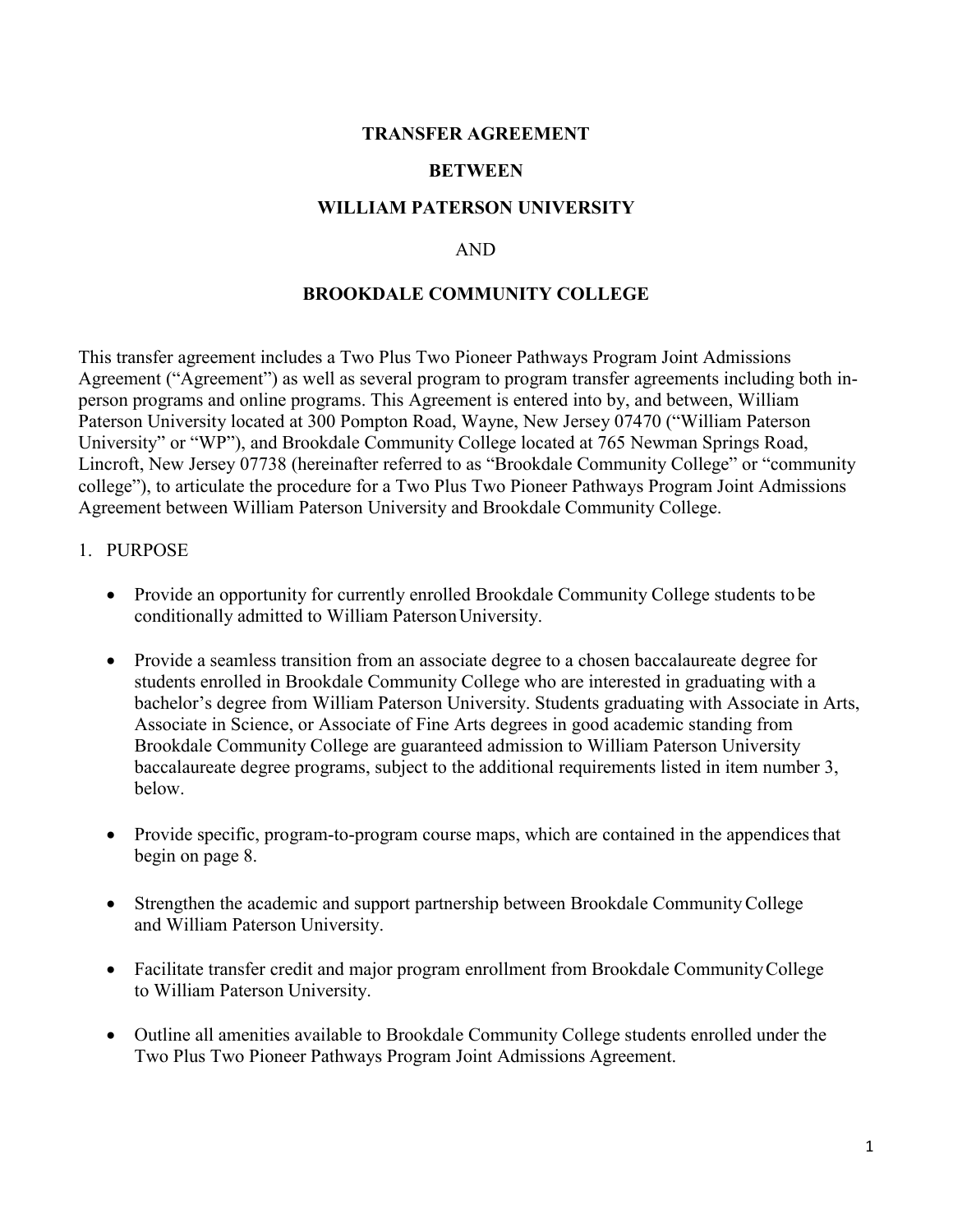### 2. SIGNING UP FOR WPU'S PIONEER PATHWAYS PROGRAM

In order to sign up for this Two Plus Two Pioneer Pathways Program Joint Admissions Agreement, Brookdale Community College students must submit a quick link interest form on the William Paterson University website: [https://wpunj.qualtrics.com/jfe/form/SV\\_3BMS6A00t05nfIp](https://wpunj.qualtrics.com/jfe/form/SV_3BMS6A00t05nfIp)

To be eligible for this program and to maximize the benefits a Brookdale Community College student receives, WP Pioneer Pathways electronic interest forms should be submitted in a student's first or second semester but no later than prior to a student's final semester at Brookdale Community College.

## 3. PIONEER PATHWAYS AMENITIES

- Waiver of all WPU application fees when students are ready to transfer.
- Enjoy privileges of being a WPU student while enrolled at Brookdale Community College including access to both institutions' libraries, and admittance to an array of WPU cultural events and athletic activities.
- Plan courses (based upon curriculum map) from the very first semester to allow for the maximum transfer credits possible and accelerate the completion of an undergraduate baccalaureate degree.
- Personalized advising to develop a plan to complete the degree in the shortest amount of time possible.
- For on campus majors only, encourage community college students to achieve a 3.0 or higher in 30 or more credits, which make them eligible for the Phi Theta Kappa and Presidential transfer scholarships: <https://www.wpunj.edu/admissions/undergraduate/scholarships/scholarshipsinstitutional.html>
- 
- Some academic programs, such as nursing and education, have separate GPA requirements and limited enrollment (list is subject to change):
	- a) Public Health and Health Studies applicants need to have completed (with a grade of C of higher) A&P 1, A&P II, Statistics, and a 3 credits Health course.
	- b) A community college student will not be admitted to a William Paterson University B.S. in business program if they have a grade of C- or below in more than two business courses.
	- c) Nursing majors must graduate from the community college with a 2.5 GPA and pass the NCLEX licensure exam prior to beginning WPU nursing courses, with the exception of NUR 3500 and NUR 3271.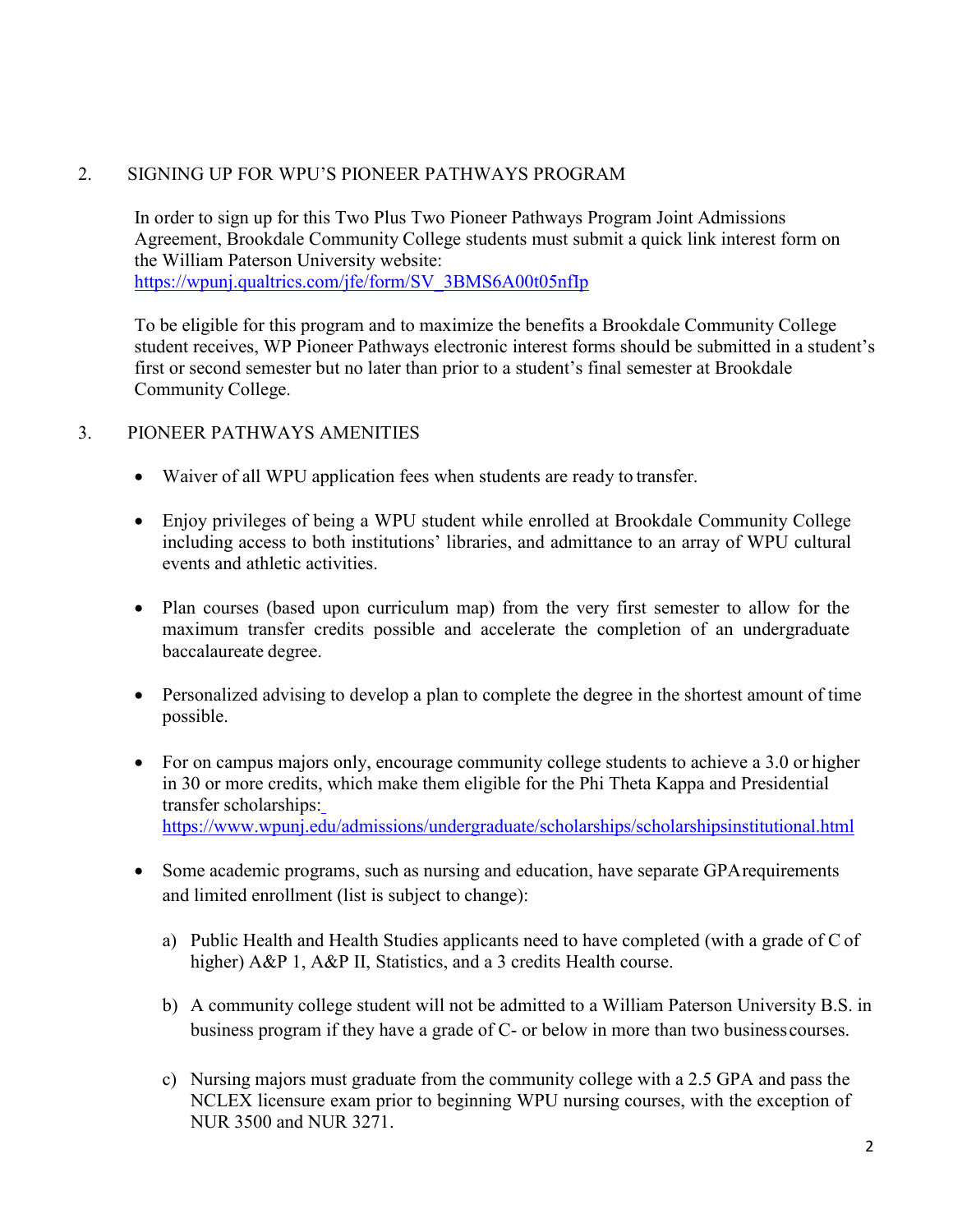- d) In order to begin the professional sequence of education coursework, education majors must have a minimum of sixty (60) earned credits, a 3.0 minimum cumulative GPA, anda qualifying score on the PRAXIS.
- 4. WP ONLINE
	- All courses in the major are offered online for the WP Online majors.
	- Prior Learning Assessment: William Paterson University recognizes that not all learning has resulted from the traditional classroom. Prior Learning Assessment (PLA) provides students with the opportunity to earn credit for learning outside of the confines of a traditional classroom, but also allows the learner to illustrate what they know through the construction of a professional, guided portfolio assembly.
	- Courses in the major are scheduled in accelerated 7-week timeframes to permit students to take 2 courses at a time during a semester.
	- Tuition is the same for in state and out of state residents.
	- Since students are charged a discounted tuition rate, no scholarships are available for academic programs and majors that are part of the WP Online program.
	- Academic programs and majors that are a part of the WP Online program are denoted on the table in item 10 with an asterisk.

## 5. TERM AND TERMINATION OF AGREEMENT

This Agreement shall commence immediately upon the date of the last signature of the Parties and be in full force and effect for three (3) years. Either Party has the right to terminate this Agreement on thirty (30) days prior written notice. In the event of a breach of any provision of this Agreement by one Party, the other Party shall have the right and option to give the breaching Party written notice. In the event that the breaching Party fails to remedy the breach within fifteen (15) days of the receipt of such written notice, the other Party may, at its sole option, terminate this Agreement. In the event of an early termination of this Agreement by either Party, students already enrolled in the Program will have the ability to complete the Program.

In order to be eligible for the Pioneer Pathways Program, students must have a 2.0 cumulative GPA.

- Associate degree students who have completed the course pre-requisites and meet the minimum GPA requirements listed above will be automatically admitted to upper division WP courses. WPU GPA computation begins from the time of initial term admission toWP.
- Community College students must be in compliance with the community college code of conduct and in good academic standing to enroll in the Pioneer Pathways Program.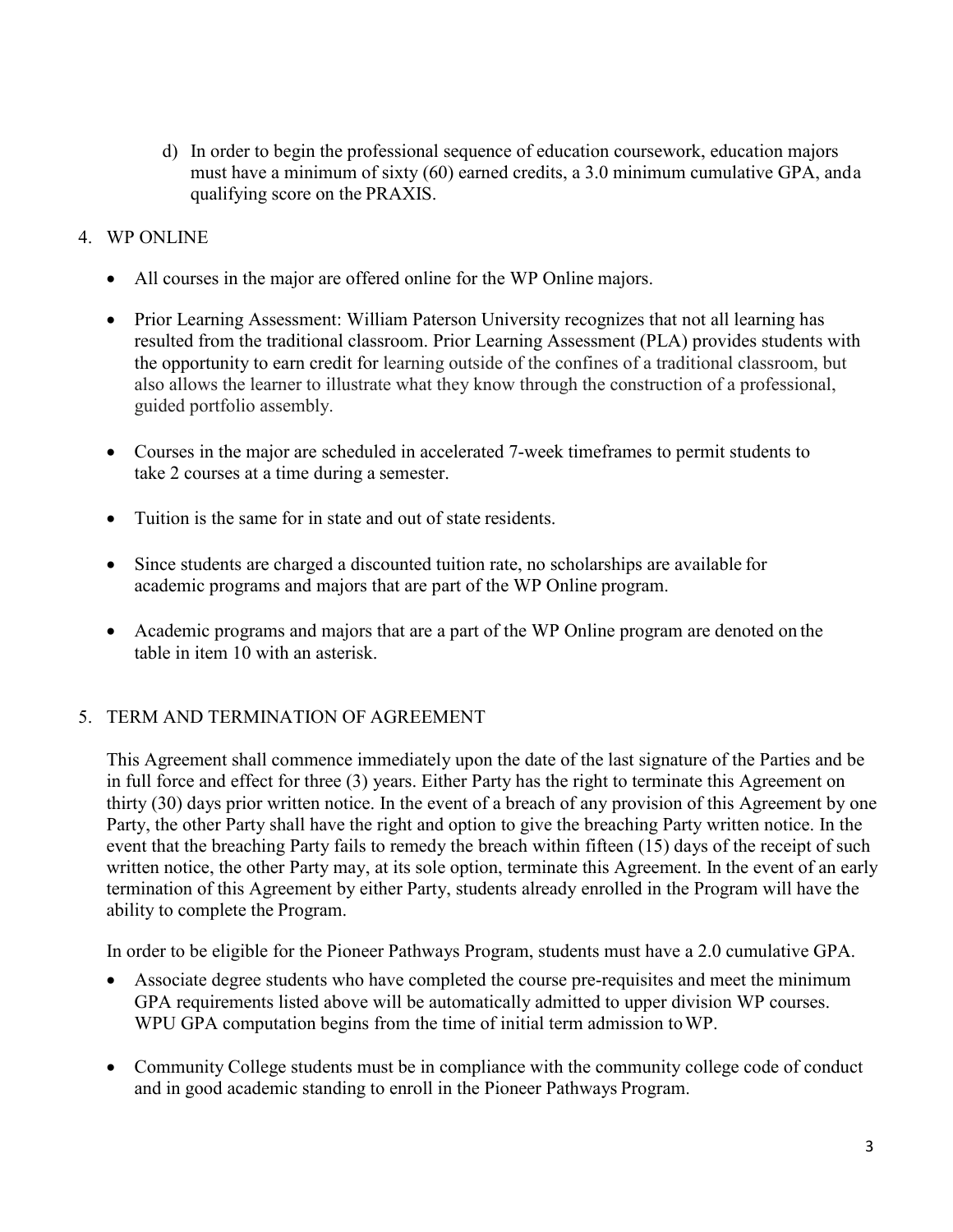## 6. TRANSFER OF CREDITS

- Academic programs covered by this agreement are listed in item 10 and the program to program course maps are included in the appendices that begin on page 8.
- Students who earn an associate degree at Brookdale Community College are guaranteed junior status admission to William Paterson University conditional upon meeting the prerequisites of the minimum requirements for admission to a particular major curriculum or area ofstudy.
- William Paterson University agrees to accept all the general education credits included in this Agreement and will verify that students entering under this agreement with a completed Associate in Arts (A.A.) or Associate in Science (A.S) degree have met all UCC requirements for William Paterson University.
- Per its transfer credit policy, William Paterson University agrees to accept up to half of the credits required for the major.
- Student must complete the last 30 credits of their undergraduate degree at William Paterson University.
- To fulfill a William Paterson University graduation requirement, all students in this programmust complete two semesters of one foreign language (two semesters of American Sign Language is acceptable) at either the community college within their associate degree or as part of their credits taken at William Paterson University.
- Tuition and fees for William Paterson University courses shall be established and collected by William Paterson University.

## 7. INFORMATION SHARING AND EXCHANGE OF RECORDS

William Paterson University and Brookdale Community College agree to share information about participating students to the extent permissible under the appropriate statutes, regulations and institutional policies regarding confidentiality of student records.

#### 8. MARKETING

Brookdale Community College and William Paterson University will assure that promotional material regarding the Program will be available to all students on their institutional websites and/or additional print publications.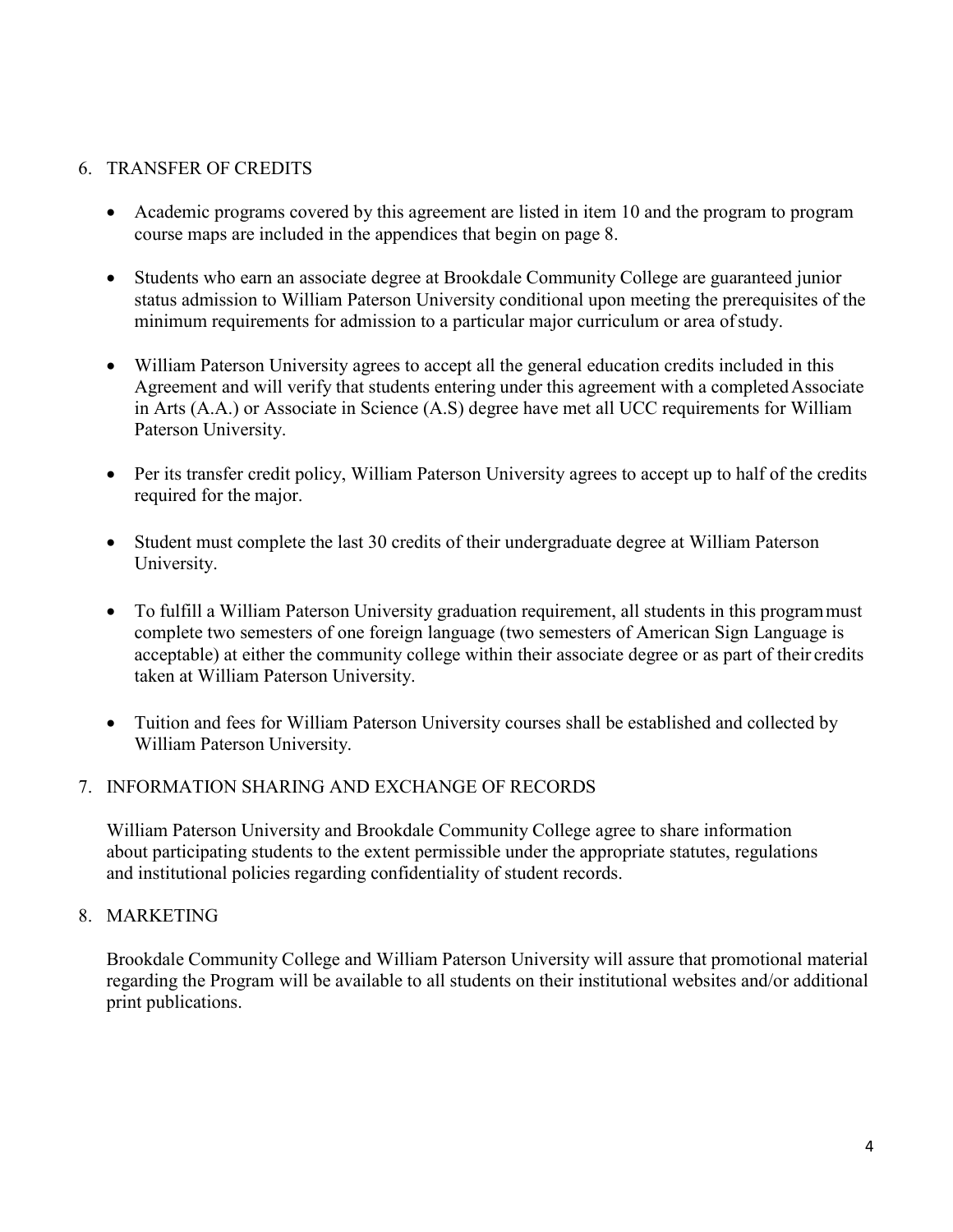# 9. ADDITIONAL TERMS AND CONDITIONS

- This Agreement shall be subject to all present and future valid laws, orders, rules and regulations of the United States of America, the State of New Jersey, and any other regulatory body thereof having jurisdiction.
- Each institution asserts that it has adopted and will communicate to faculty and students appropriate policies and procedures regarding non-discrimination and harassment and asserts its responsibility to provide a learning and working environment free from unlawful discrimination. All forms of unlawful discrimination based upon race, creed, color, national origin, ancestry, age, gender (including sexual harassment), marital status, familial status, affectional or sexual orientation, atypical hereditary cellular or blood trait, genetic information, liability for service in the US Armed Forces, or disability are prohibited.
- WP shall be responsible for, and shall, at its own expense, defend itself against any and all suits, claims, losses, demands or damages of whatsoever kind or nature, arising out of or in connection with any act or omission of the WP, its employees, agents or contractors, in the performance of its obligations under this Agreement.
- Brookdale Community College shall be responsible for, and shall, at its own expense, defend itself against any and all suits, claims, losses, demands or damages of whatsoever kind or nature, arising out of or in connection with any act or omission of Brookdale Community College, its employees, agents or contractors, in the performance of its obligations under this Agreement.
- Nothing contained in this Agreement shall operate to make any employee of Brookdale Community College an employee of WP nor make any employee of WP an employee of Brookdale Community College. The parties to this Agreement are acting as independent contractors.
- The Parties to this Agreement have had full opportunity to participate and have participated in the drafting and revising of the language of this Agreement, and nothing in this Agreement shall be construed against the party drafting this Agreement because of having drafted this Agreement or any specific provision hereof.
- Any amendments or additions to this Agreement must be in writing and consistent with the policies and procedures of both institutions.
- Any and all notices or other communications required or permitted under this Agreement shall be in writing and shall be deemed to have been duly given if: (i) delivered by hand; (ii) sent by overnight courier; (iii) sent by fax or email, subject to confirmation of receipt; or (iv) sent postage prepaid by registered or certified mail, return receipt requested.
- This Agreement shall be binding on the parties and their respective successors and assigns. Neither party shall assign its duties and obligations under this Agreement without the prior written consent of the other party.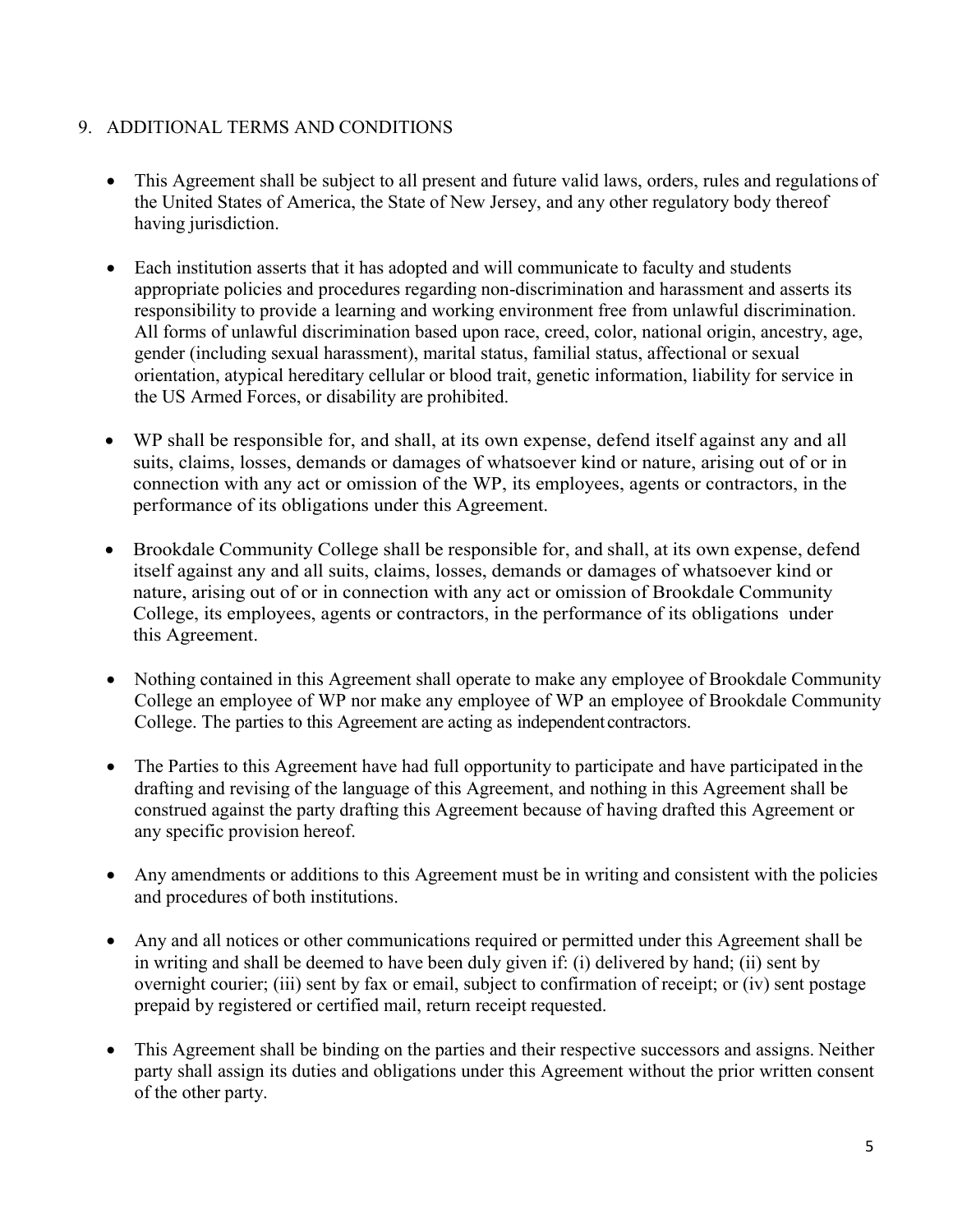- This Agreement sets forth the entire understanding between the parties and no amendments or modifications shall be made to the Agreement, except in writing signed by both parties.
- **Counterparts and Signatures**. This Agreement may be executed in counterparts, each of which shall be deemed an original, but all of which together shall constitute a single, enforceable instrument. Facsimile, PDF or scanned copies sent by email of this Agreement and anysignatures thereon shall be considered for all purposes as original signatures.